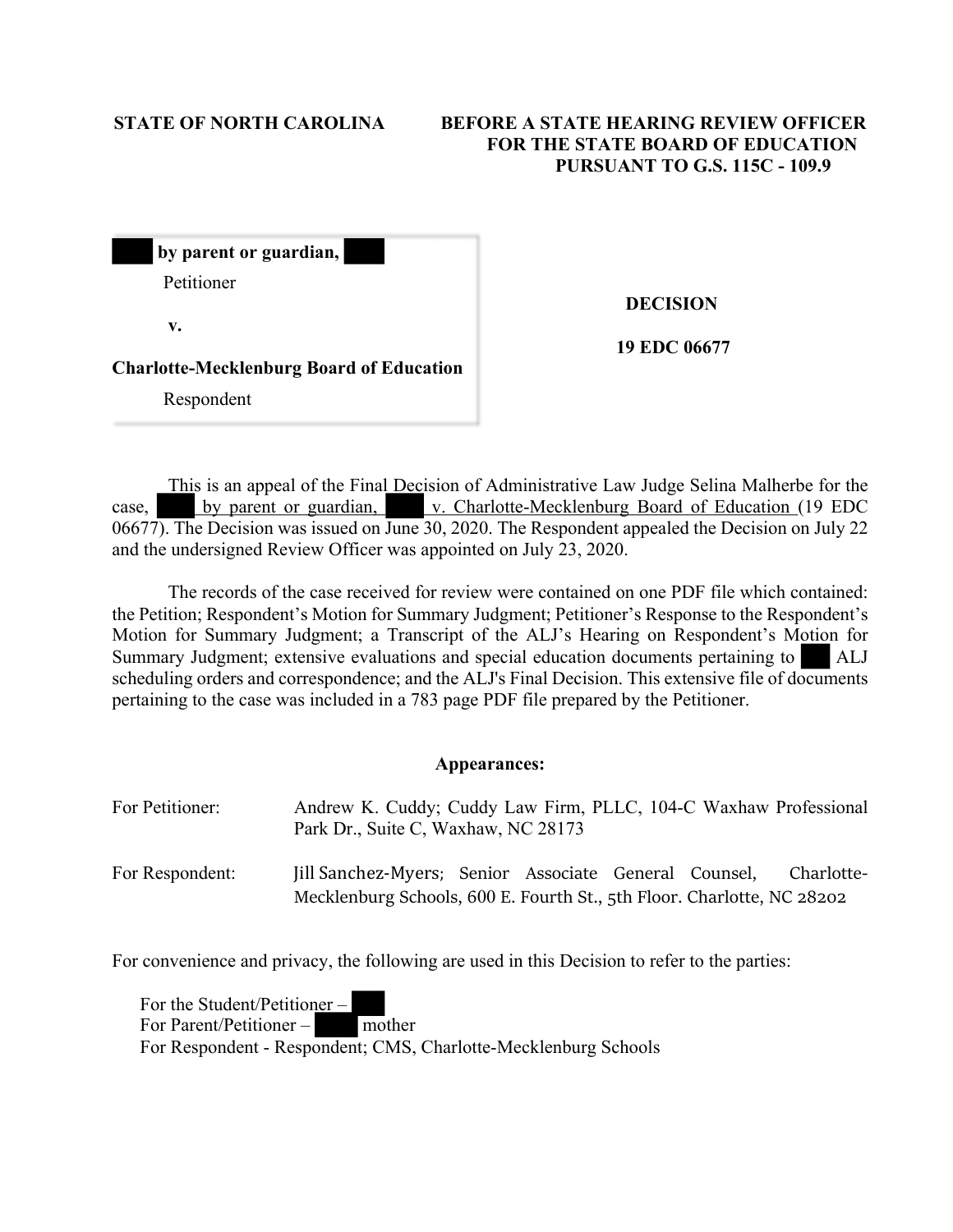#### **ISSUE**

A single issue is before the Review Officer: Was it appropriate for the ALJ to grant the Respondent's Motion for Summary Judgment and dismiss the Petition? The ALJ divided the issue into eight Counts from the Petition. Each are being addressed by this Decision on Appeal.

## **THE APPEAL**

North Carolina provides specific guidelines for the appeal of a decision rendered by an Administrative Law Judge in a special education due process case:

N.C.G.S. § 115C-109.9. Review by review officer; appeals.

(a) Any party aggrieved by the findings and decision of a hearing officer under G.S. 115C-109.6 or G.S. 115C-109.8 may appeal the findings and decision within 30 days after receipt of notice of the decision by filing a written notice of appeal with the person designated by the State Board under G.S. 107.2(b)(9) to receive notices.

NC 1504-1.15 Finality of Decision; Appeal; Impartial Review

(a) Finality of hearing decision. A decision made in a hearing conducted pursuant NC 1504- 1.8 through NC 1504-1.14 or NC 1504-2.1 through NC 1504-2.5 is final, except that any party involved in the hearing may appeal the decision under the provisions of paragraph (b) of this section and NC 1504-1.7.

(b) Appeal of decisions; impartial review.

(1) The hearing required by NC 1504-1.12 is conducted by the Office of Administrative Hearings. Any party aggrieved by the findings and decision in the hearing may appeal to the North Carolina Department of Public Instruction, Exceptional Children Division within 30 days of receipt of the written decision.

Following the issuance of the Administrative Law Judge's (ALJ) Decision, the Petitioner filed a timely appeal on July 22, 2020. The Petitioner appealed all the findings and decisions of the ALJ. When reviewing an appeal of an ALJ's decision, the State Review Officer (SRO) must review the specific issues complained of by the parties in the appeal. *E.L. v. Chapel Hill-Carrboro Bd. of Educ.*, 975 F. Supp. 2d 528, 535 (M.D.N.C. 2013). Thus, all the findings and decisions of the ALJ will be the focus of this review.

# **ALJ DECISION**

In her Final Decision, the ALJ specifically addressed the eight counts (Seven enumerated and one in an unnumbered paragraph) in the Petitioner's Original Petition:

- 1. Count I: Respondent met its Child Find obligations under IDEA by conducting special education testing and convening IEP eligibility meeting. Therefore,
- 2. Count II: Respondent is entitled to summary judgment because Petitioner was not eligible for FAPE and cannot show a denial of FAPE because of a procedural violation. Therefore, summary judgment is granted for Respondent on Count II.
- 3. Count III: Petitioner cannot forecast evidence that Respondent used only a single measure of data to deny eligibility when Respondent produced multiple documents to show a wide variety of measures of data that were used by the IEP team. Therefore, summary judgment is granted for Respondent on Count III.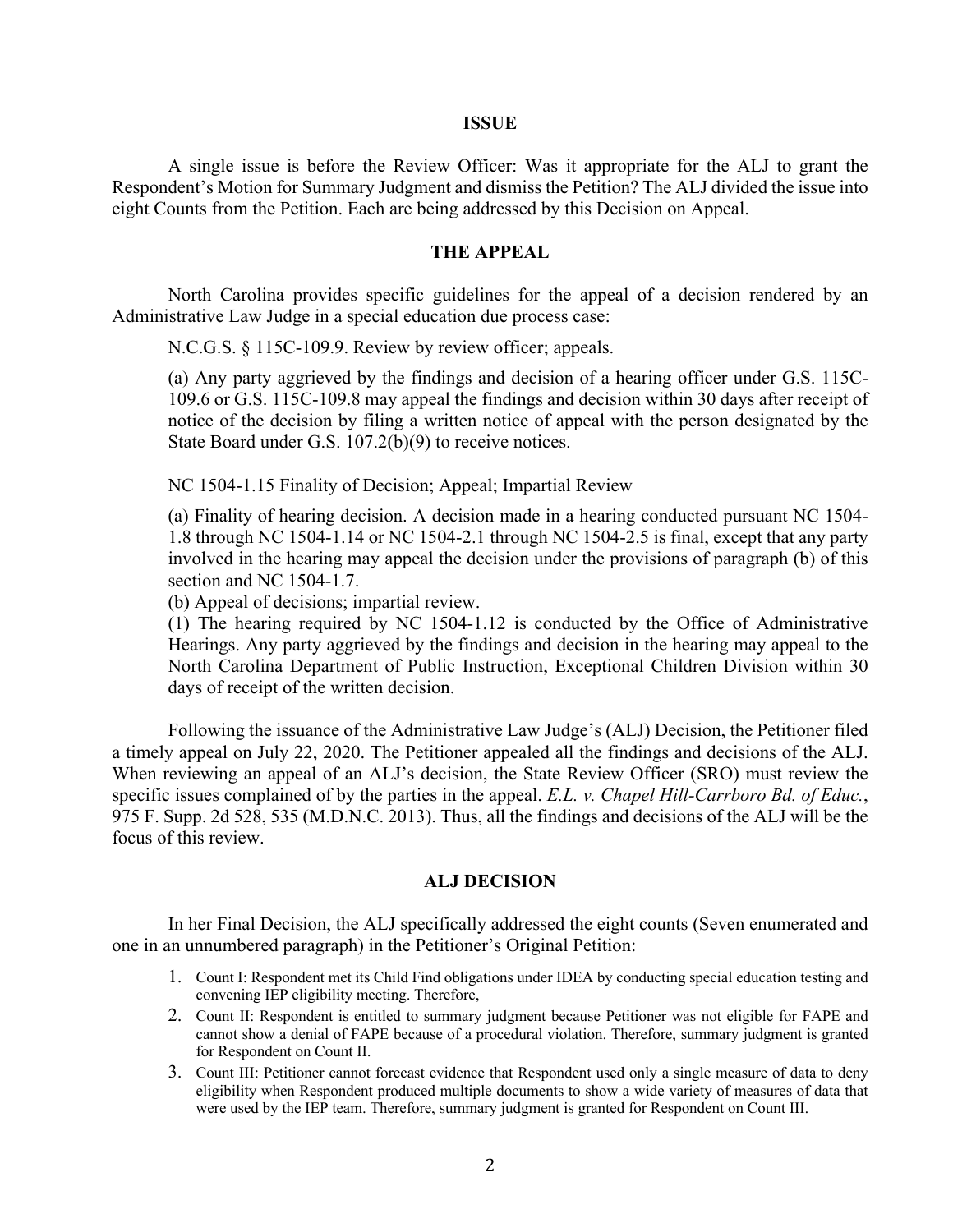- 4. Count IV: Petitioner knew or should have known at the IEP team meeting held on October 16, 2018, that an Autism Spectrum Disorder evaluation would be conducted and Petitioner was not being evaluated for a Specific Learning Disability and Petitioner signed the Prior Written Notice for this decision at the meeting and any allegations concerning this eligibility decision are time-barred. At the January 16, 2019 eligibility meeting, the IEP team reviewed the data using the discrepancy method and determined that Petitioner was not eligible under the category of Specific Learning Disability and there is no procedural error that denied a FAPE to Petitioner. Therefore, summary judgment is granted for Respondent on Count IV.
- 5. Count V: Petitioner was not eligible for FAPE and was not entitled to receive an IEP. Therefore, summary judgment is granted to Respondent on Count V.
- 6. Count VI: Petitioner was not eligible for FAPE and was not entitled to receive an IEP. Therefore, summary judgment is granted to Respondent on Count VI.
- 7. Count VII: Psychological, assistive technology and functional behavior assessment evaluations are not required for determining eligibility for special education under the IDEA and, therefore, summary judgment is granted for Respondent on Count VII.
- 8. Count VIII: Petitioner is not entitled to FAPE under the IDEA and cannot allege a violation of the statute of limitations and, therefore, summary judgment is granted to Respondent on Count VIII.

BASED UPON ALL OF THE ABOVE, IT IS, THEREFORE, ORDERED, ADJUDGED, AND DECREED that the Motion for Summary Judgment is granted in favor of Respondent; judgment hereby is entered for Respondent, and the contested case petition is DISMISSED WITH PREJUDICE.

# **STANDARD OF REVIEW**

The State Review Officer must render an independent decision, giving "due weight" to the administrative proceedings before the administrative law judge. *Board of Education v. Rowley*, 458 U.S. 176 (1982). Findings of fact by hearing officers are entitled to be considered *prima facie* correct if they are regularly made. An ALJ's findings are regularly made if they "follow the accepted norm of fact-finding process designed to discover the truth." *Doyle v. Arlington County School Board*, 953 F.2d 100 (4th Cir. 1991). In *Doyle*, the court also noted, "By statute and regulation the reviewing officer is required to make an independent decision . . .." *Doyle*, 953 F.2d at 104

When reviewing an appeal of an ALJ's decision, the SRO may only review the specific issues being appealed by the parties. *E.L. v. Chapel Hill-Carrboro Bd. of Educ.*, 975 F. Supp. 2d 528, 535 (M.D.N.C. 2013)

## Summary Judgment

Summary judgment is proper when the pleadings, the discovery and admissions on file, together with any affidavits, show that there is no genuine issue as to any material fact and that the movant is entitled to a judgment as a matter of law. N.C. Gen. Stat. § 1A-1, Rule 56(c).

The moving party can establish the absence of a genuine issue of material fact by "proving an essential element of the opposing party's claim does not exist, cannot be proven at trial, or would be barred by an affirmative defense, or by showing through discovery that the opposing party cannot produce evidence to support an essential element of her claim." *Dobson v. Hogg & Harris*, 353 N.C. 77, 83 (2000); *Messick v. Catawba Cnty*., 110 N.C. App. 707, 712 (1993). The moving party has the burden of establishing the lack of any triable issue of fact." *Draughon v. Harnett County Bd. Of Educ*., 158 N.C. App. 208, 580, S.E.2d 732 (2003).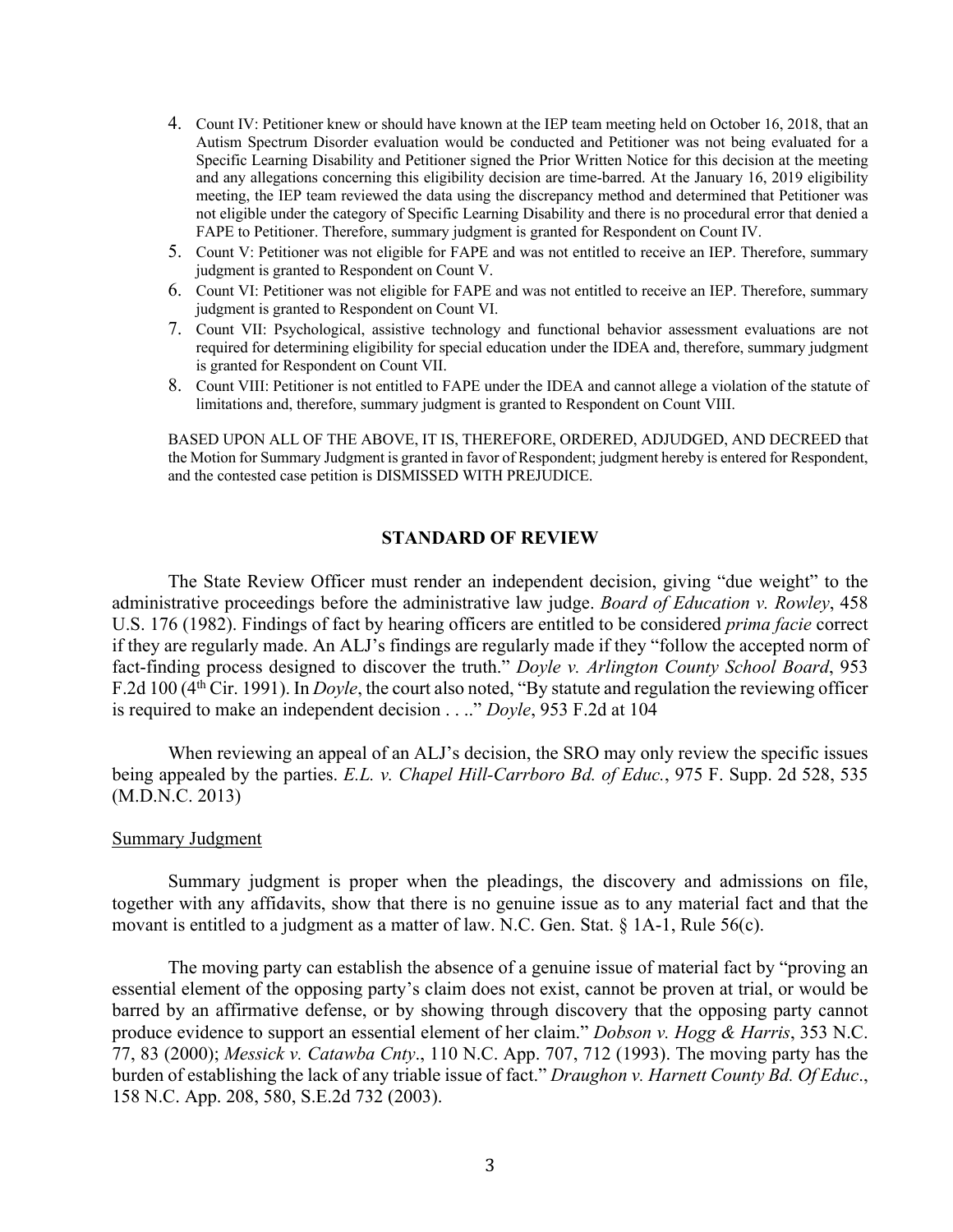Once the moving party has met its burden, the nonmoving party must "produce a forecast of evidence demonstrating that the plaintiff will be able to make out at least a prima facie case at trial." *Roumillat v. Simplistic Enterprises*., 331 N.C. 57, 63 (1992) quoting *Collingwood v. G.E. Real Estate Equities*, 324 N.C. 63, 66 (1989). In order to meet its burden, "an adverse party may not rest upon the mere allegations or denials of his pleading, but his response, by affidavits or as otherwise provided in this rule, must set forth specific facts showing that there is a genuine issue for trial." N.C.R. Civ. P. 56(e).

"The facts themselves, and the inferences to be drawn therefrom, must be viewed in the light most favorable to the opposing party." *Iko v. Shreve*, 535 F.3d 225, 230 (4th Cir. 2008); *Adams v. UNC-Wilmington*, 640 F.3d 550, 556 (4th Cir. 2011).

# **FINDINGS AND CONCLUSIONS**

The SRO makes the following findings and conclusions relative to each of the Counts in the ALJ's Decision:

Count I: Respondent met its Child Find obligations under IDEA by conducting special education testing and convening IEP eligibility meeting.

- 1. On September 28, 2018, following a private evaluation that resulted in having a new diagnosis of Autism Spectrum Disorder, the Petitioner initiated the child find obligation by submitting a request for to receive testing for special education. CMS's IEP team carried out its obligations and responsibilities by conducting the necessary evaluations. As the mother ( had previously submitted seven (7) referrals, and none had resulted in a determination that was eligible for special education services, the IEP team confined the process to a determination of s eligibility under the new diagnosis of Autism Spectrum Disorder. On October  $16$ ,  $2018$  the team properly notified that the determination would be limited to eligibility under the new diagnosis of Autism Spectrum Disorder. did not contest this by filing for due process within the one-year time limitation in N.C. Law. She knew that the evaluation was limited to a determination of s eligibility under the new diagnosis of Autism Spectrum Disorder.
- 2. It is also logical for an IEP team to limit the evaluation process to new information or diagnoses if the child has undergone recent IDEA evaluations and found ineligible. A team could choose to give time for interventions being used to produce results. Here, was being provided interventions via a 504 plan for which he had been determined eligible. [See the Sixth Circuit's unpublished discussion of this issue in *M.G. v. Williamson County Schools*, 720 F. App'x 280,  $6<sup>th</sup>$  Cir. 2018. Though the facts are somewhat different, the Court provided interesting guidance relative to repeated referrals for special education testing.]
- 3. The Petitioner, in the current petition, contests the IEP team's determination that is ineligible for identification of a child with special needs and thus must be provided  $\overline{a}$  Free Appropriate Public Education (FAPE). The Petitioner, however, has not provided a forecast of evidence to be presented in a due process hearing to defeat the Respondent's claim that does not meet the eligibility requirements for identification of a child with special needs. The evidence forecast in the Petitioner's Response to the motion for Summary Judgment and in the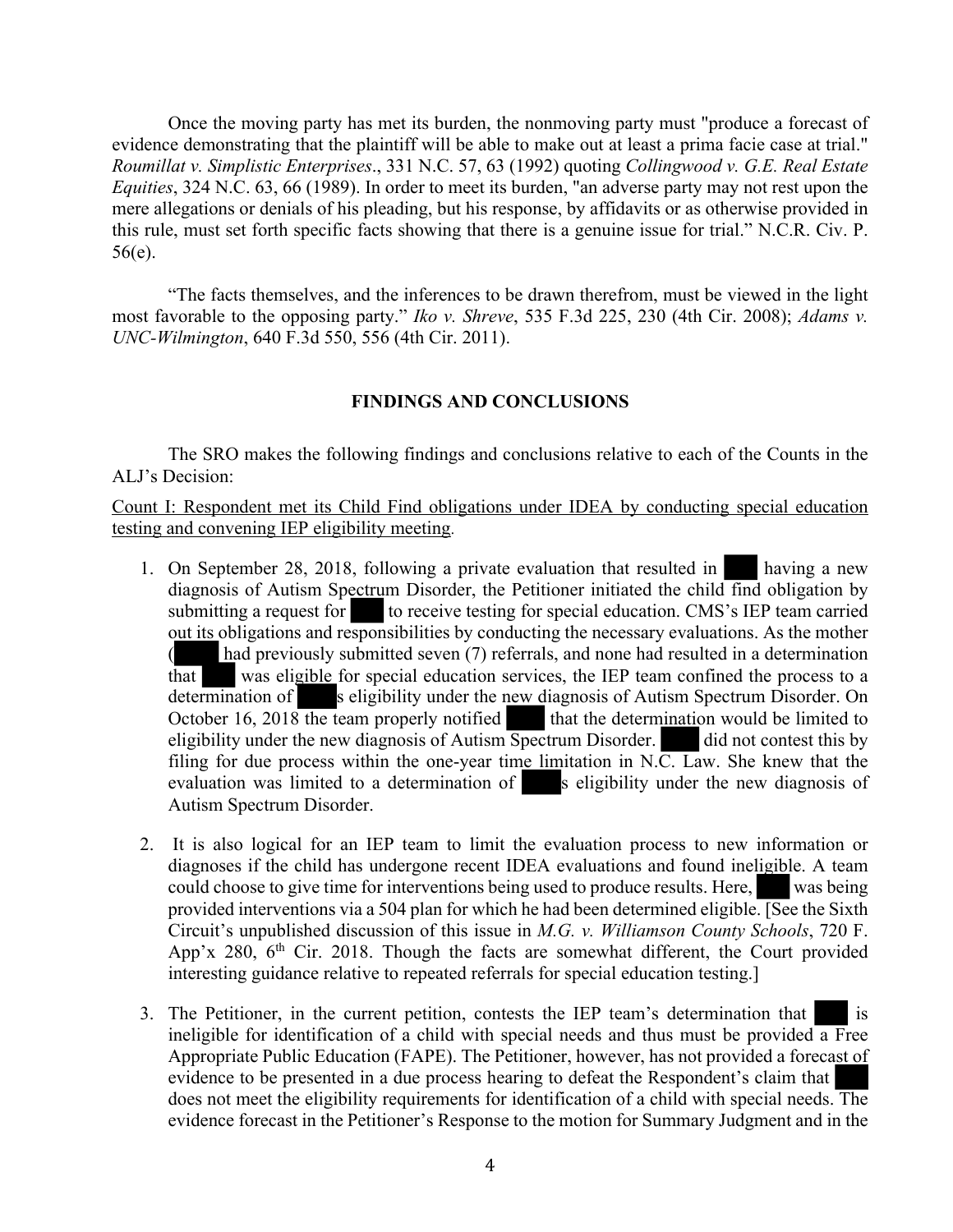brief hearing before the ALJ on that Motion is minimal. Most of that evidence appears to be merely allegations and subjective determinations by Although a diagnosis of Autism Spectrum Disorder was provided, this alone does not meet the requirements for an eligibility determination. Having a disability is only one factor in the eligibility determination, though this is not information that the mother wants to hear. Many who are not directly involved in providing IDEA services make the assumption that having a disability automatically entitles that individual to be determined eligible for special education services. Instead, there must be an interpretation of all the data available about the child. The recommendations from private evaluators and medical practitioners are part of this data and alone are insufficient to show that the IEP team made an incorrect decision. There has been no forecast of evidence to show that these individuals have the expertise to make educational decisions.

#### 4. IDEA clearly specifies the requirement that must be met for an eligibility determination:

The term "child with a disability" means a child—

(i) with intellectual disabilities, hearing impairments (including deafness), speech or language impairments, visual impairments (including blindness), serious emotional disturbance (referred to in this chapter as "emotional disturbance"), orthopedic impairments, autism, traumatic brain injury, other health impairments, or specific learning disabilities; and

(ii) who, by reason thereof, needs special education and related services. 20 U.S.C. §1401(3)(A)

## 5. North Carolina law also provides:

Child with a disability. – A child with at least one disability who because of that disability requires special education and related services. N.C.G.S. §115C-106.3(1)

(*and*)

Child with a disability means a child evaluated in accordance with NC 1503-2 through NC

1503-3 as having autism, deaf-blindness, deafness, developmental delay (applicable only to children ages three through seven), hearing impairment, intellectual disability, multiple disabilities, orthopedic impairment, other health impairment, serious emotional disability, specific learning disability, speech or language impairment, traumatic brain injury, or visual impairment (including blindness), and who, by reason of the disability, needs special education and related services. NC 1500-2.4(a)(1)

- 6. Thus, both federal and North Carolina law provides that it must be determined that the child has a qualifying disability and is in need of special education and related services. This determination is to be made by a group of qualified professionals and the parent. NC 1503-  $2.7(a)(1)$ . In the instant case this group was an IEP team that did include the parent. There was no forecast of evidence to show that the parent was not involved in the discussion that resulted in the team making its decision.
- 7. There is nothing in the law that allows a parent to overrule the decision of the IEP team. The only option available, if the parent disagrees with the group decision, is to resort to a due process hearing, as was done in this case.
- 8. In a due process proceeding, educators can be expected to offer "a cogent and responsive explanation" for their decisions. *Endrew F. ex rel. Joseph F. v. Douglas Cty. Sch. Dist. RE-1*, 137 S. Ct. 988, 1002 (2017). If they have done so, ALJ's and SRO's may not substitute their "own notions of sound educational policy for those of the school authorities" whose decisions are under scrutiny. *Bd. of Educ. of Hendrick Hudson Cent. Sch. Dist., Westchester Cty. v. Rowley*, 458 U.S. 176, 206. The professional judgment of teachers and other school staff is an important factor . . . . The IDEA does not deprive these educators of the right to apply their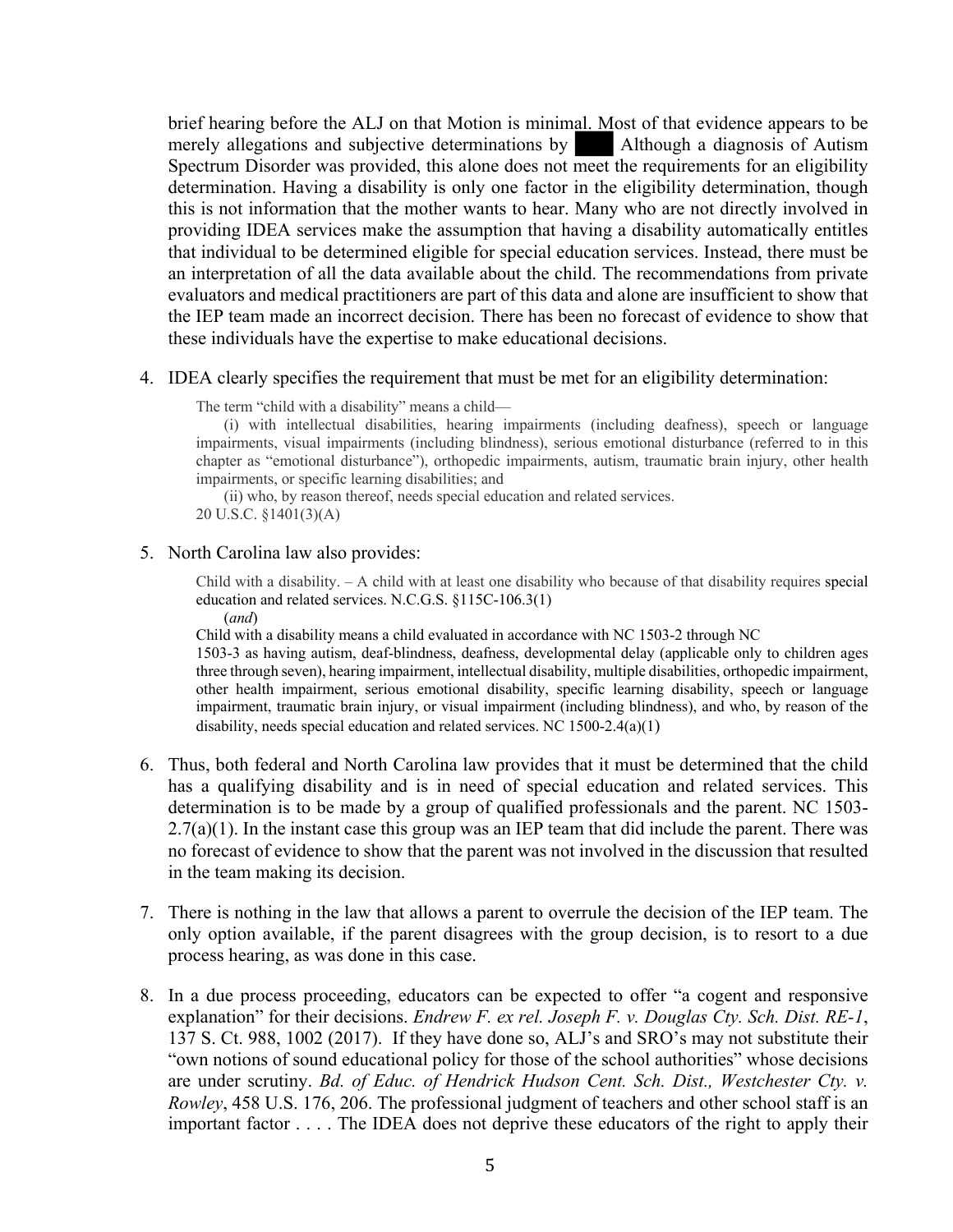professional judgment." *Hartmann by Hartman v. Loudoun Bd. of Educ.*, 118 F.3d 996, 1001 (4th Cir. 1997). "IDEA requires great deference to the views of the school system rather than those of even the most well-meaning parents." *A.B. ex rel. D.B. v. Lawson*, 354 F.3d 315, 328 (4th Cir. 2004).

- 9. The Respondent's Motion for Summary Judgment filed May 18, 2020 and the Reply in Support of Respondent's Motion for Summary Judgment filed June 19, 2020 have provided "cogent and responsive explanations" for determining that was ineligible. The Petitioner has not presented a forecast of evidence demonstrating that she will be able to make at least a prima facie case at trial relative to Count I.
- 10. The SRO must uphold the ALJ's summary judgment for Respondent on Count I.

Count II: Respondent is entitled to summary judgment because Petitioner was not eligible for FAPE and cannot show a denial of FAPE because of a procedural violation.

- 11. The Petitioner's referral for testing was provided to Respondent on September 28, 2018. The Respondent did not complete its eligibility determination until January 16, 2019. This exceeds the 90-day timeline set forth in NC 1503-2.2(c)(1). Though minor, it is still a procedural violation.
- 12. Unless it is determined that a procedural violation denied the child a FAPE there is no violation of the IDEA. *R.F. v. Cecil County Public Schools*, 919 F.3d 237, 74 IDELR 31 (4th Cir. 2019). (*Also, see* 20 U.S.C. § 1415(f)(3)(E)(ii)).
- 13. Only a child who has been identified as a child with a disability in accordance with federal and state law is entitled to FAPE. has been determined ineligible *(See Count 1)* and has not been harmed or lost educational opportunity. No relief is available.
- 14. The SRO must uphold the ALJ's summary judgment for Respondent on Count II.

Count III: Petitioner cannot forecast evidence that Respondent used only a single measure of data to deny eligibility when Respondent produced multiple documents to show a wide variety of measures of data that were used by the IEP team.

- 15. The Petitioner asserts that the Respondent relied on a single measure, s grades, to make a determination that was ineligible for special education services. The Petitioner claims that the Respondent did not carefully consider all the data available, and there was considerable data to review.
- 16. The only support for this claim is the mother's personal opinion. The Prior Written Notice from the January 19, 2019 meeting clearly delineates the data considered by the IEP team prior to making the decision that was ineligible. There is no forecast of evidence to support the mother's personal opinion.
- 17. The SRO must uphold the ALJ's summary judgment for Respondent on Count III.

Count IV: Petitioner knew or should have known at the IEP team meeting held on October 16, 2018, that an Autism Spectrum Disorder evaluation would be conducted and Petitioner was not being evaluated for a Specific Learning Disability and Petitioner signed the Prior Written Notice for this decision at the meeting and any allegations concerning this eligibility decision are time-barred. At the January 16, 2019 eligibility meeting, the IEP team reviewed the data using the discrepancy method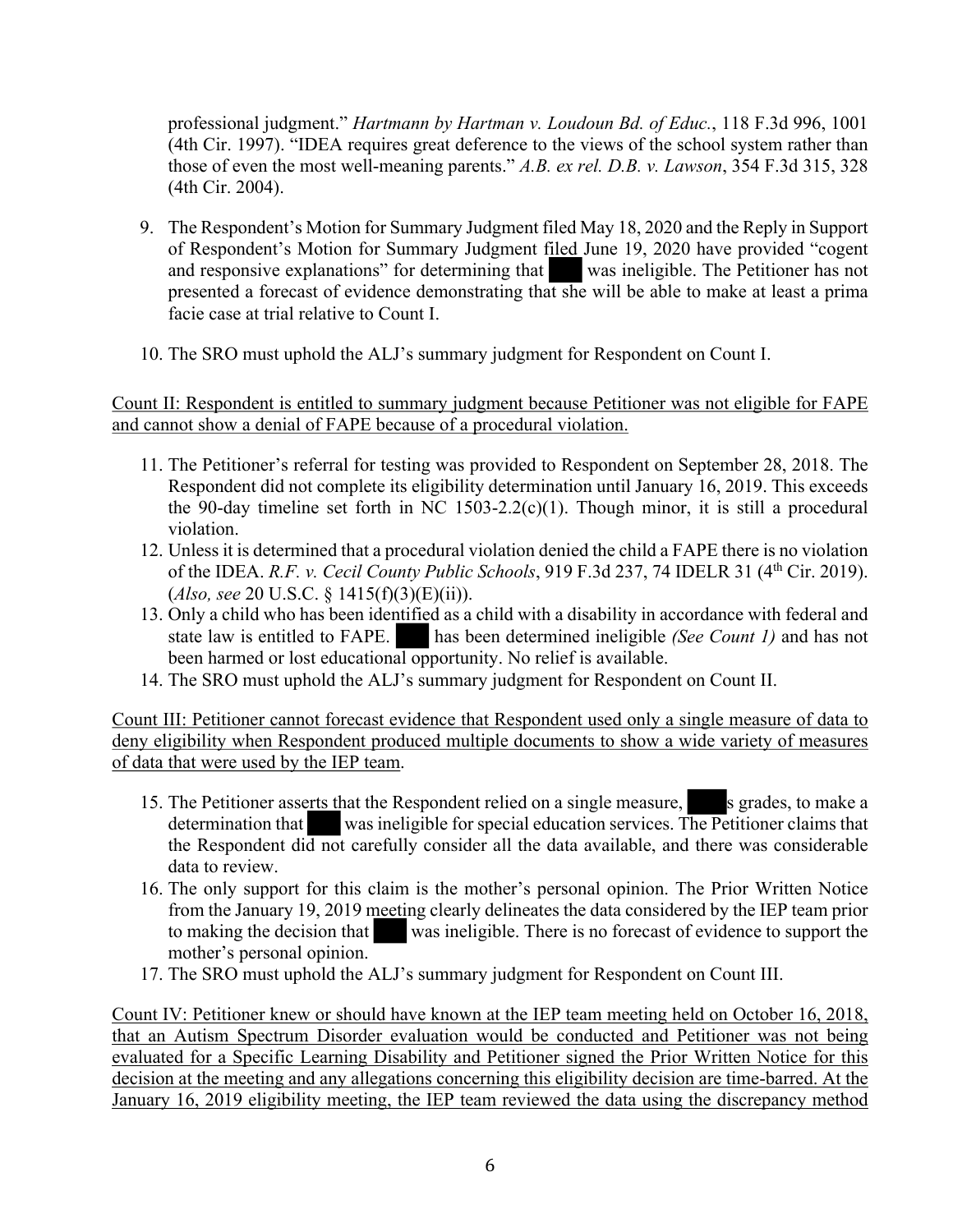and determined that Petitioner was not eligible under the category of Specific Learning Disability and there is no procedural error that denied a FAPE to Petitioner.

- 18. Normally an IEP team evaluates a child in the areas of all suspected disabilities. Having previously evaluated on seven (7) previous occasions and not finding him eligible for special education services, the team chose to limit the evaluation that occurred after the September 28, 2018 referral. The mother had just presented the Respondent the results of a private evaluation that resulted in a diagnosis of Autism Spectrum Disorder. The Respondent chose to limit the assessment to autism and provided prior notice of this limitation to the mother.
- 19. If any procedural violation was committed by the Respondent by limiting the area to be assessed, it would be subject to the one-year time limitation in North Carolina law. The mother referred the child on September 28, 2018. She was notified of the limited assessment but failed to act within one year. This present Petition was not filed until December 2, 2019.
- 20. In its Motion for Summary Judgment, the Respondent also presents sufficient analysis of the data available to the IEP team at the time of the meeting on January 16, 2019. The data shows that would not have met the requirements for determination of being Learning Disabled. In the Response to the Motion for Summary Judgment and in the Hearing on the Motion, the Petitioner did not present a forecast of evidence to support its claim that met the requirements for determination as Learning Disabled.
- 21. The SRO must uphold the ALJ's summary judgment for Respondent on Count IV.

# Count V: Petitioner was not eligible for FAPE and was not entitled to receive an IEP.

- 22. The Petitioner's claims in Count V are almost a repeat of those from Count I. The Petitioner claims that the Respondent did not develop an IEP based on the recommendations from the private evaluations. The recommendations from any evaluators are simply recommendations. There is no necessity that any team making a determination of eligibility are required to base their decisions solely on such recommendations. Recommendations from evaluators are only one factor in the eligibility determination. As in Count I, there is no forecast of evidence demonstrating that the Petitioner will be able to make at least a prima facie case at trial relative to this issue.
- 23. The entitlement to an IEP to provide FAPE is available only to a child who has been identified as a child with a disability in accordance with federal and state law. has not been determined to be eligible.
- 24. The SRO must uphold the ALJ's summary judgment for Respondent on Count V.

# Count VI: Petitioner was not eligible for FAPE and was not entitled to receive an IEP.

- 25. The Petitioner's claim in this Count is redundant, for it has the same elements of several of the preceding ones. The primary claim here is the failure to provide FAPE because of the failure to develop an IEP as recommended by private evaluators.
- 26. The entitlement to an IEP to provide FAPE is available only to a child who has been identified as a child with a disability in accordance with federal and state law.  $\blacksquare$  has not been determined to be eligible.
- 27. The SRO must uphold the ALJ's summary judgment for Respondent on Count VI.

Count VII: Psychological, assistive technology and functional behavior assessment evaluations are not required for determining eligibility for special education under the IDEA.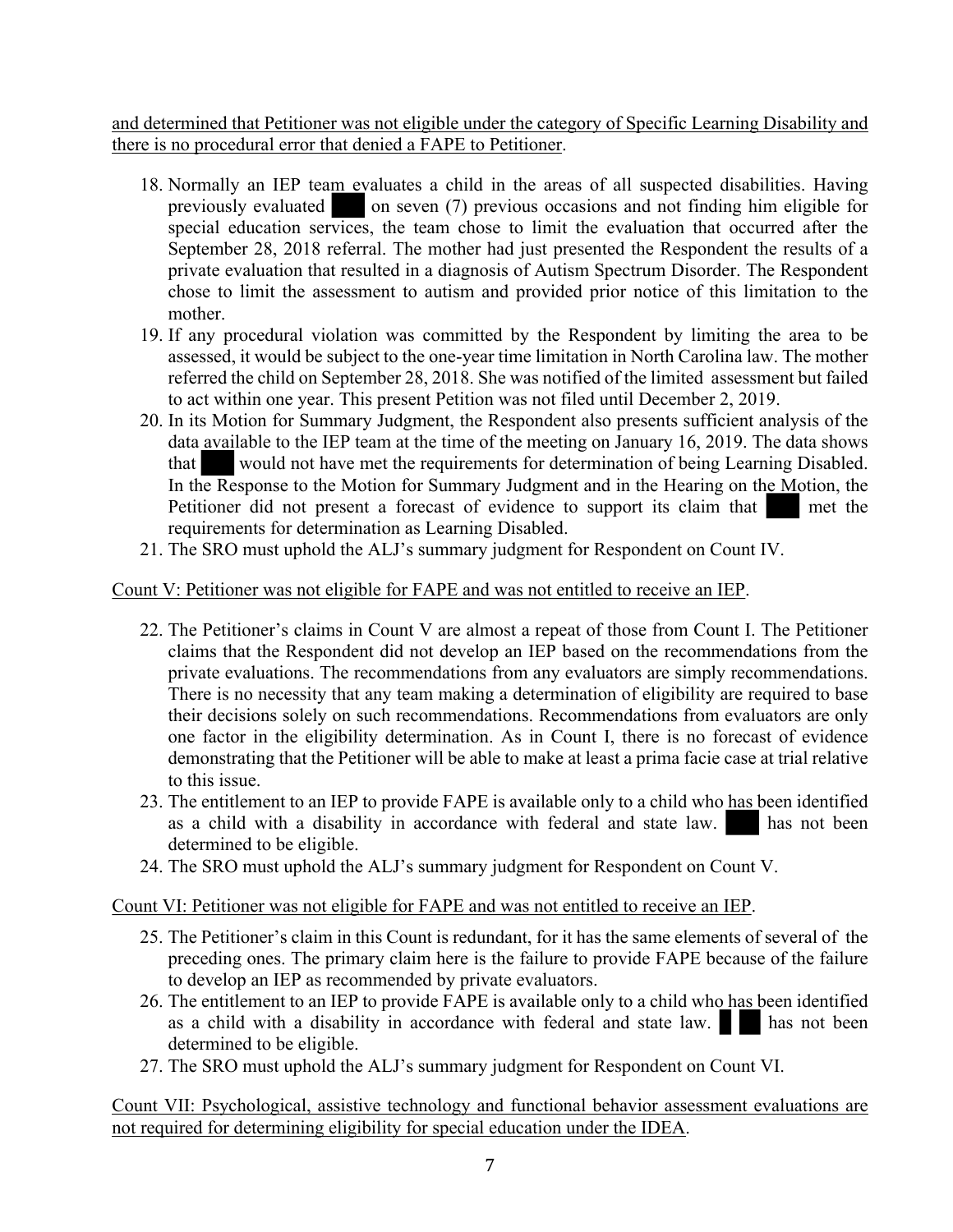- 28. Although this Count is poorly worded by the ALJ, it actually refers to the Respondent's denial of IEE's (Independent Education Evaluations) that were requested by the Petitioner following the eligibility meeting in early 2019. On February 28, 2019 the Respondent agreed to pay for only some of the IEE's requested by the Petitioner.
- 29. The parent's request for the IEE's did not state that the parent disagreed with any evaluation conducted by the Respondent. The parent was troubled by some aspects of the child's performance and simply requested additional testing. (Petition, p. 6) There is nothing in the record to show that the Petitioner wanted IEE's because she disagreed with a Respondent's evaluation. Thus, the requirement in NC  $1504-1.3(b)(2)(i)$  that the Respondent defend its evaluation through the use of a due process hearing is not triggered.
- 30. A parent has the right to an independent educational evaluation at public expense only if the parent disagrees with an evaluation obtained by the LEA. (NC  $1504-1.3(b)(1)$ ). There is nothing that prevents the Respondent from paying for additional IEE's chosen by the Respondent, even if the parent had not disagreed with one of the Respondent's educational evaluations.
- 31. One of the evaluations requested, a psychological, was a repeat of a recent private psychological provided by the parent. The IEP team had used this psychological rather than conducting one of its own for the purpose of the eligibility meeting on January 16, 2019. The other IEE's denied are not required for the determination of eligibility for any category of disability in North Carolina.
- 32. The Petitioner has not presented a forecast of evidence demonstrating that she will be able to make at least a prima facie case at trial that there was an entitlement to the requested IEE's at public expense.
- 33. The SRO must uphold the ALJ's summary judgment for Respondent on Count VII.

Count VIII: Petitioner is not entitled to FAPE under the IDEA and cannot allege a violation of the statute of limitations.

- 34. This Count was not one of those enumerated by the Petitioner in the Petition. It appears to have been created by the ALJ because of assertions made in the Motion for Summary Judgment, the Response to the Motion for Summary Judgment, and arguments made during the Hearing on the Motion.
- 35. As stated several times in the previous Counts, is not entitled to FAPE. He has not been determined eligible for identification as a child with a disability as required by federal and state law. There has not been a forecast of evidence sufficient to make a prima facie case at trial that is entitled to FAPE nor a forecast of evidence that application of North Carolina's statute of limitations is an issue for trial.
- 36. Summary Judgment is appropriate on this issue.

# Petitioner's Arguments on Appeal

- 37. Following the issuance of the ALJ's Final Decision, the Petitioner filed a timely appeal dated July 22, 2020. This SRO was appointed on July 23 and both parties were requested to submit Written Arguments to the SRO. Both submitted timely arguments and responded specifically to the ALJ's decision related to the Petition's specific Counts.
- 38. In addition to responding to the specific Counts as set forth in the ALJ's Final Decision, the Petitioner argued several other issues in an attempt to include them in the case. The issue of parental participation and involvement was the primary focus of the arguments. At length, the Petitioner argued that the parent is being disenfranchised and not meaningfully involved in decisions regarding seducational program. This was not in the Petition and therefore not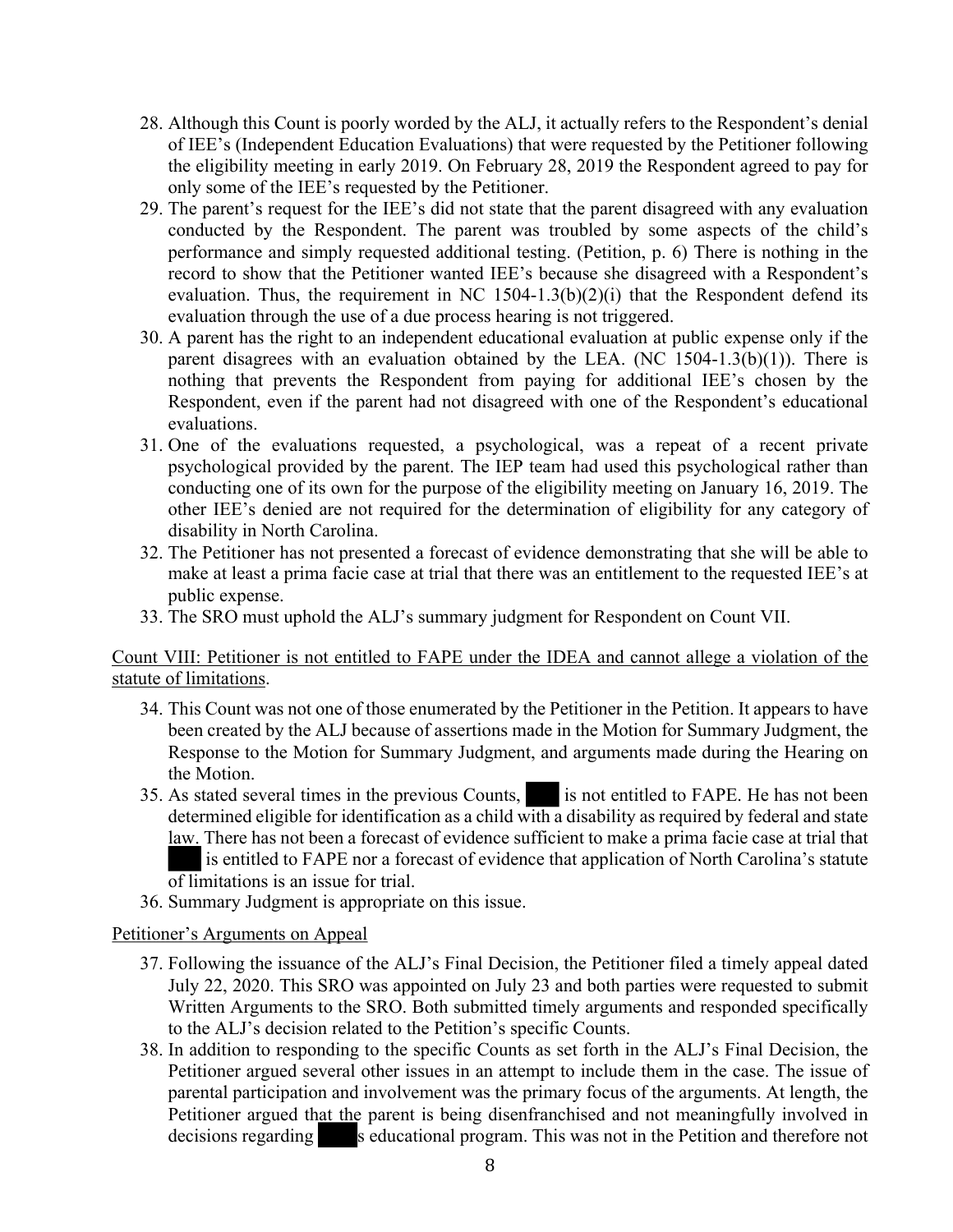reviewed by the SRO. Unless the Petition is amended to include other issues, ALJs and SROs are limited to dealing with those issues in the initial Petition.

39. The Petitioner also argued on appeal that by not allowing the case to go to a full hearing the ALJ was denying due process. A full hearing on the issues in the Petition is not absolutely required for due process to be afforded. In North Carolina, these cases often do not go to a full hearing but are disposed of through other means. Dismissal is often sought by a Respondent to avoid the expense of a full hearing. ALJs can dismiss a case prior to the full hearing if it does not appear that the Petitioner has produced a forecast of evidence demonstrating that it can make a prima facie case in a full hearing. That occurred in this instance. As permitted by federal and state law, the Petitioner chose to appeal the ALJ's dismissal following the procedures set forth in N.C.G.S. § 115C-109.9 and NC 1504-1.15. Due process has been provided.

### **CONCLUSIONS OF LAW**

Jurisdictional and Legal Conclusions

1. The Office of Administrative Hearings and the State Review Officer have jurisdiction over claims relating to the identification, evaluation, educational placement, or provision of a free appropriate public education (FAPE) pursuant to Chapters 115C and 150B of the North Carolina General Statutes and the Individuals with Disabilities Education Act (IDEA), 20 U.S.C. §1400 et seq. and implementing regulations, 34 C.F.R. Part 300 et seq. The provisions of 20 U.S.C. §1415 and N.C. G. S. § 115C- 109.6(a) control this review.

2. Charlotte-Mecklenburg Schools is subject to the provisions of applicable federal and state laws and regulations.

3. As the party seeking relief, the burden of proof for this action lies with Petitioners. *Schaffer ex rel. Schaffer v. Weast*, 546 U.S. 49 (2005).*.*

4. the parent of was entitled to procedural safeguards available in IDEA and N.C.G. S. § 115C, Article 9. She also has the right to meaningful participation in the IEP process while was being evaluated for eligibility for specially designed instruction under the IDEA.

5. The professional judgment of teachers and other school staff is an important factor in determining the outcome of due process cases. "Local educators deserve latitude in determining the individualized education program most appropriate for a disabled child. The IDEA does not deprive these educators of the right to apply their professional judgment." *Hartmann by Hartman v. Loudoun Bd. of Educ.*, 118 F.3d 996, 1001 (4th Cir. 1997); *see also Bd. of Educ. of Hendrick Hudson Cent. Sch. Dist., Westchester Cty. v. Rowley*, 458 U.S. 176, 207, 102 S. Ct. 3034, 3051, 73 L. Ed. 2d 690 (1982) (stating that "courts must be careful to avoid imposing their view of preferable educational methods upon the States"). The "IDEA requires great deference to the views of the school system rather than those of even the most well-meaning parents." *A.B. ex rel. D.B. v. Lawson*, 354 F.3d 315, 328 (4th Cir. 2004).

6. ALJ's and SRO's may not substitute their "own notions of sound educational policy for those of the school authorities" whose decisions are under scrutiny. *Rowley*, 458 U.S. at 206.

7. In *Endrew F. ex rel. Joseph F. v. Douglas Cty. Sch. Dist. RE-1*, 137 S. Ct. 988, 1002 (2017), the Court held that in due process proceedings educators can be expected to offer "a cogent and responsive explanation" for their decisions. The SRO determines that the explanations in the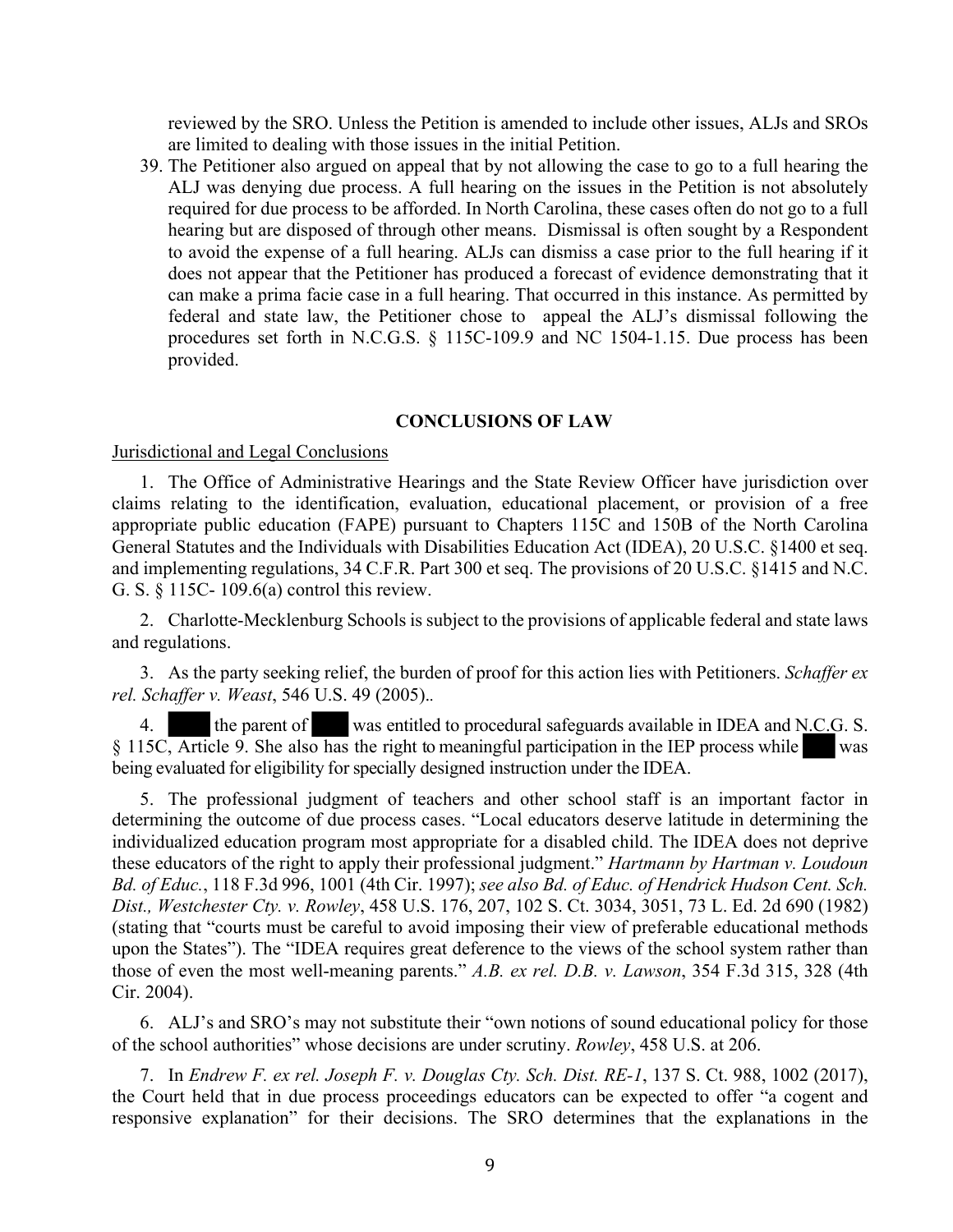Respondent's Motion for Summary Judgment filed May 18, 2020 and the Reply in Support of Respondent's Motion for Summary Judgment filed June 19, 2020 meet this criterion.

8. Recipients of federal assistance must establish and maintain procedures to ensure that children with disabilities and their parents are guaranteed the procedural safeguards with respect to the provision of a free and appropriate public education. 20 U.S.C. § 1415(a)

- 9. A child is denied a FAPE when the IEP team commits procedural violations that:
	- (I) impeded the child's right to a free appropriate public education;
	- (II) significantly impeded the parents' opportunity to participate in the decision-making process regarding the provision of a free appropriate public education to the parents' child; or
	- (III) caused a deprivation of educational benefits." 20 U.S.C. § 1415(f)(3)(E)(ii).

10. The procedural violations must "result in some loss of educational benefit or opportunity" and "cannot simply be a harmless error." *A.K. ex rel. J.K. v. Alexandria City Sch.*, 484 F.3d 672, 684 (4th Cir. 2007).

11. A substantive procedural violation is one that causes the child to lose any educational opportunity. *Burke Cnty. Bd. of Educ. v. Denton*, 895 F.2d 973, 982 (4th Cir. 1990).

12. Unless an ALJ or SRO determines that a procedural violation denied the child a FAPE, the ALJ or SRO may only order compliance with the IDEA's procedural requirements and cannot grant other forms of relief. *R.F. v. Cecil County Public Schools*, 919 F.3d 237, 74 IDELR 31(4<sup>th</sup> Cir. 2019), cert. denied, 119 LRP 11105 (U.S. 10/07/19)(No. 18-1591).

## **DISCUSSION**

*The intent of this section is to provide insight into the Review Officer's reasoning. It is not intended to be a substitute for the Facts and Conclusions.*

There is no doubt that is a child with a disabling condition, though not one who necessarily meets the definition of a "child with a disability" under the definitions of federal and state law. This SRO is of the opinion that might indeed meet that definition but cannot arrive at that conclusion based on the information presented.

Also, the SRO cannot arrive at the conclusion that the ALJ erred in granting Summary Judgment. The ALJ's certainly provided minimal information with no analyses to support her conclusions, but that does not make her decision invalid. The SRO has attempted to provide more justification for his decision.

The Respondent developed a very good Motion for Summary Judgment, followed later with a Reply in Support of Respondents Motion for Summary Judgment. The Petitioner presented a wealth of data in support of the Petition, yet based much of its argument on allegations and personal opinions. The Petitioner never directly challenged, with admissible evidence, the eligibility determination that was the central issue for the entire case. Even considering the arguments of the Petitioner in a most favorable light, the SRO cannot conclude that the forecast of evidence would be sufficient to support a prima facie case in a full hearing.

The Petitioner seemed to believe that since a psychologist or medical practitioner diagnosed with a particular disability then would automatically be entitled to a special education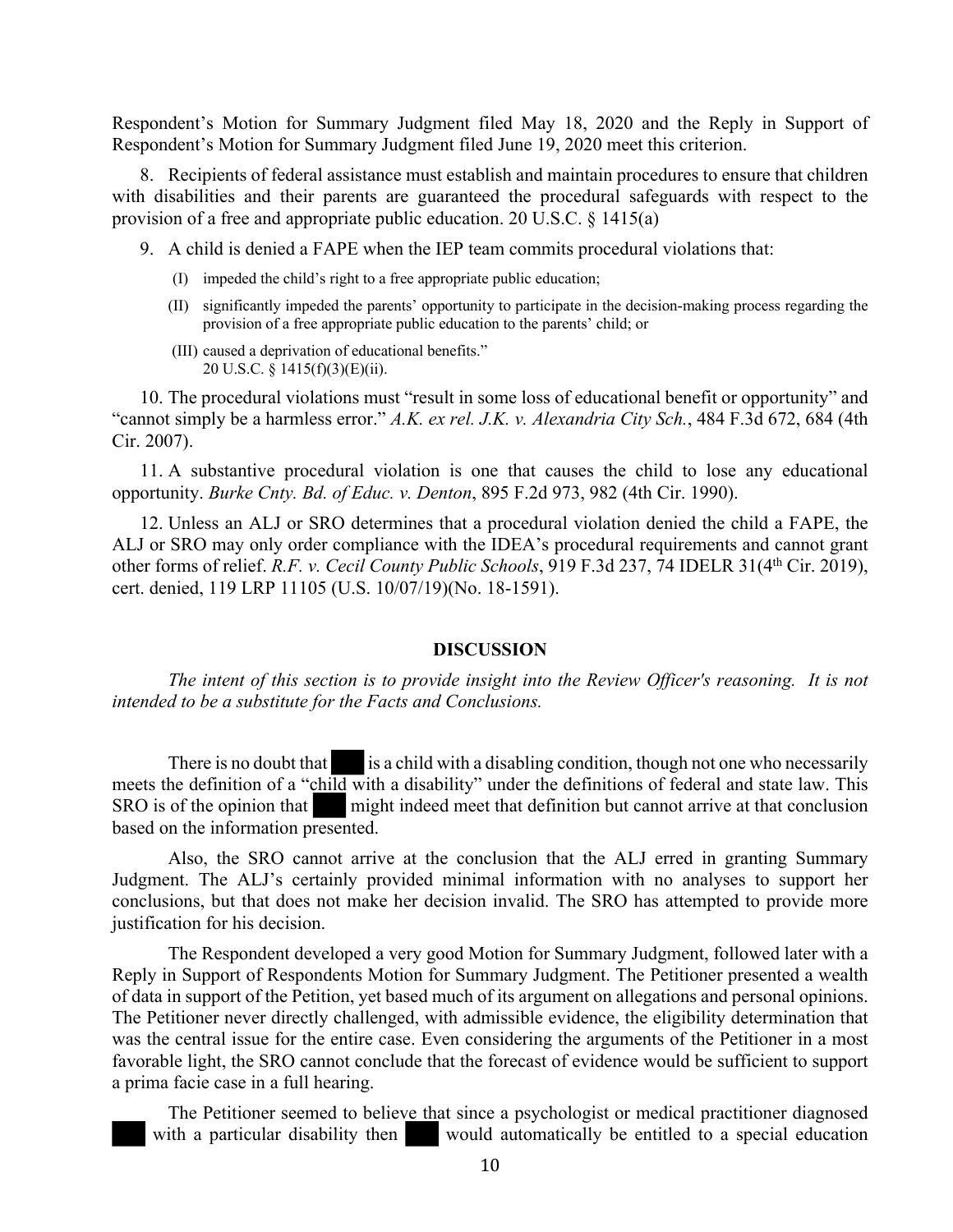program under IDEA. Both federal and state law, however, require that to be determined a "child with a disability" the child by reason of the disability is in need of special education. Only then is there a requirement to provide FAPE. Psychologists and medical practitioners who do evaluations and make diagnoses are not automatically qualified to determine that a child needs special education. They can make recommendations and they can be members of a team that makes a determination, but one cannot rely solely on them. This is a common mistake many parents make when dealing with the very complex requirements of IDEA. The Petitioner made no forecast of evidence, such as testimony of expert special educational practitioners, that would show that is in need of special education.

 There was never an attempt made to amend the Petition. In the Response to the Motion for Summary Judgment, during the Hearing on the Motion, and on appeal the Petitioner made an attempt to include an issue that was not in the Petition. Numerous times these documents noted that there was an issue concerning parent participation and parent involvement. Even very strong terms like "parental disenfranchisement" were used. Parental participation is certainly an important issue in the implementation of IDEA, with many requirements imposed on schools to insure effective parental participation. The Petitioner, however, did not include this as an issue in the Petition and cannot be addressed by the ALJ or SRO.

Based on the foregoing, the State Review Officer makes the following:

#### **DECISION**

 The Final Decision of Administrative Law Judge Selina Malherbe dated June 30, 2020 is upheld. The granting of Summary Judgment and subsequent dismissal of the case was appropriate.

This the  $17<sup>th</sup>$  day of August 2020

 $\bigvee_{\mathcal{P}}$ e  $\mathcal{V}$ . Watchers

Joe D. Walters State Review Officer

#### **NOTICE**

Any party aggrieved by this Decision may institute a civil action in state court within 30 days after receipt of this Decision as provided in N.C.G.S. § 115C-109.9 or file an action in federal court within 90 days as provided in 20 U.S.C. § 1415.